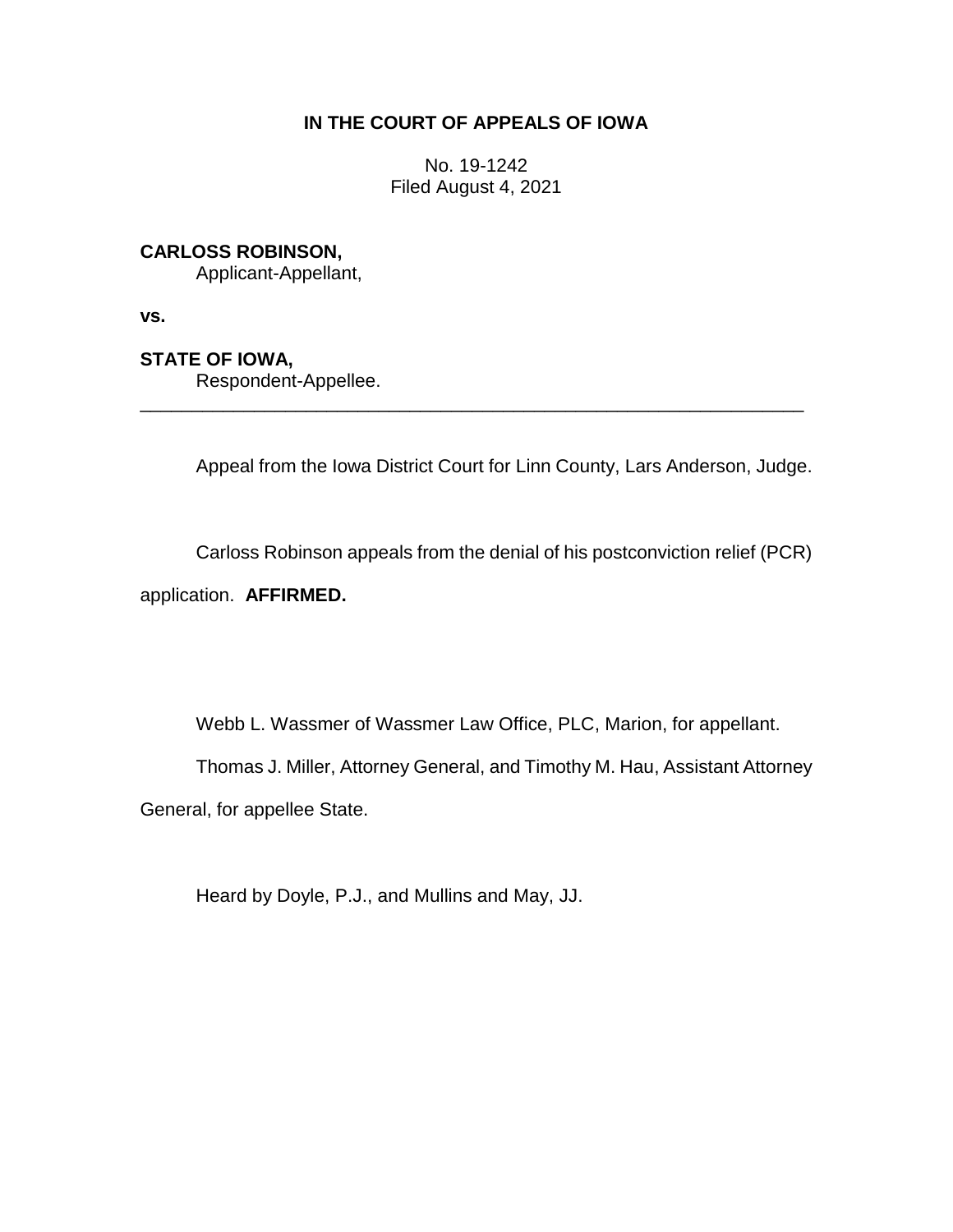#### **DOYLE, Presiding Judge.**

Carloss Robinson appeals from the denial of his postconviction relief (PCR) application. He argues the PCR court erred in rejecting his prosecutorial misconduct argument, erred in denying his ineffective-assistance-of-counsel claim about evidence of his praying during a police interrogation, and erred in denying his request for a DNA sample. We affirm the PCR court's ruling.

### **I. Background Facts and Proceedings.**

A jury found Robinson guilty of first-degree murder in 2002. He was sentenced to life in prison. Robinson appealed. This court affirmed his conviction. *State v. Robinson*, No. 02-767, 2003 WL 21459681, at \*10 (Iowa Ct. App. June 25, 2003). In October 2003, Robinson filed a pro se PCR application, and he was appointed counsel. His lawsuit simmered on the court's backburner for almost fourteen years before it came to trial in August 2017. In the interim, Robinson filed multiple and long pro se amendments to his application. A seemingly endless string of motions to continue were granted. The PCR court ruled in April 2019 that Robinson had no right to relief. After his post-trial motion was denied, Robinson appealed. The appeal was transferred to this court in April 2021.

#### **II. Scope of Review.**

"We normally review postconviction proceedings for errors at law." *Castro v. State*, 795 N.W.2d 789, 792 (Iowa 2011). But when there are ineffectiveassistance-of-counsel claims, our review is de novo. *Id*.

#### **III. Analysis.**

Robinson raises three issues on appeal. First, he contends the prosecutor's closing argument comments that Robinson's trial testimony was "ludicrous,"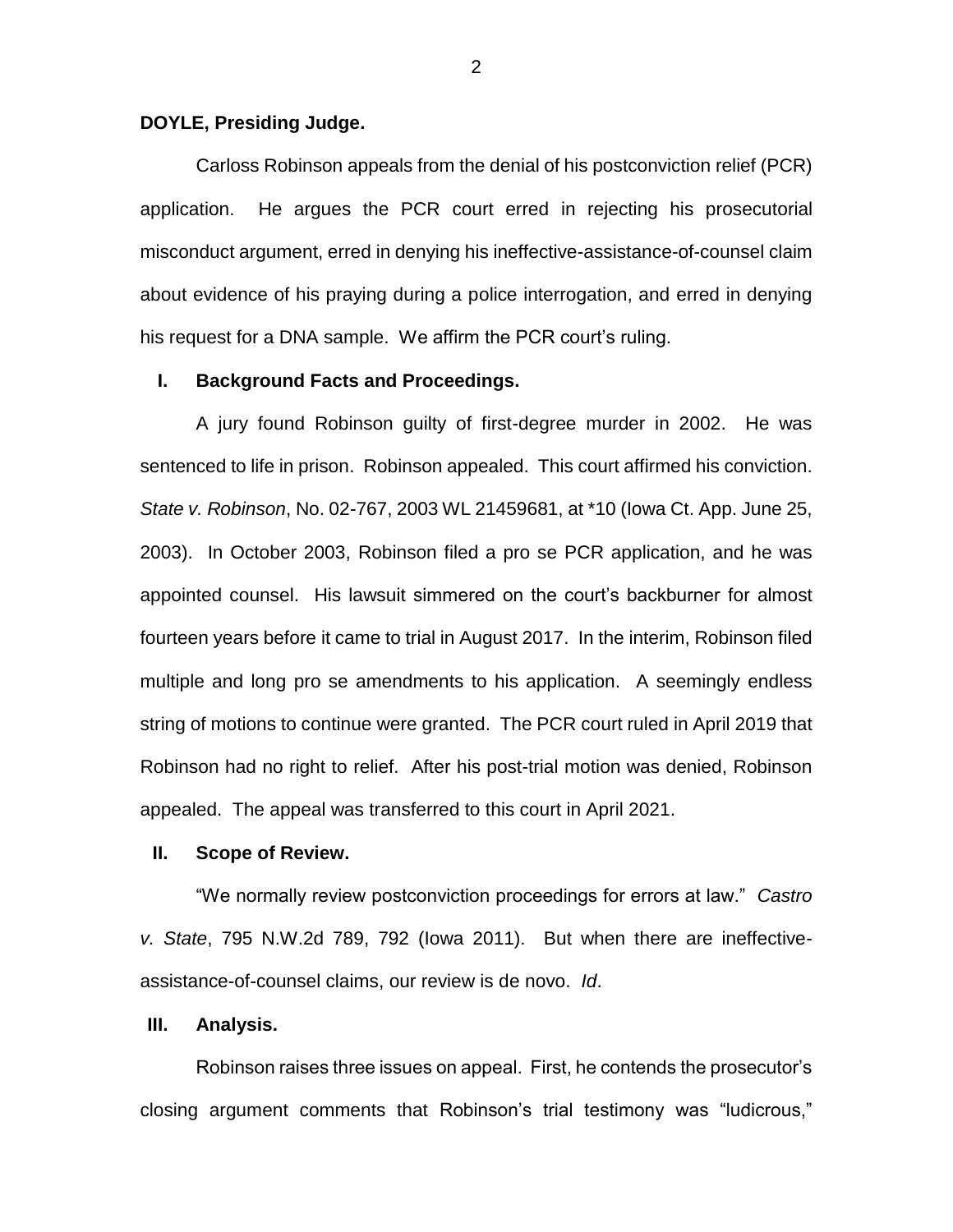"ridiculous," and "bogus" were improper and prejudicial. Second, he argues his trial counsel provided ineffective assistance in failing to object to State's evidence regarding "prayer" by Robinson during his police interview. Third, he contends the PCR court misconstrued Iowa Code section 81.8(5) (2019) in denying Robinson's request for a DNA sample.

#### **A. Prosecutor's Closing Argument.**

During closing arguments, the prosecutor characterized Robinson's trial testimony as "ludicrous," "ridiculous," and "bogus." Robinson argues those words "violated the requirements of *State v. Graves*, 668 N.W.2d 860 (Iowa 2003), which prohibits a prosecutor from calling a witness a liar or using similar language." Robinson's counsel did not object to the prosecutor's comments during trial, nor was the issue raised on direct appeal. Robinson first raised the *Graves* issue in his amended PCR application, and also raised it as one of ineffective assistance of counsel. The PCR court addressed the merits of the prosecutorial misconduct issue and found there was misconduct but no resulting prejudice.

In determining there was prosecutorial misconduct, the PCR court stated:

Robinson's PCR counsel cites to *State v. Graves* as setting forth the appropriate legal standard to determine whether there was prosecutorial misconduct and resulting prejudice. While *Graves* was decided after Robinson's criminal trial, I have no problem applying *Graves* to Robinson's case. In *Graves,* the court noted "just two years prior to the trial in this matter, this court held that comments similar to those made by the county attorney in this case were 'clearly improper.'" *State v. Graves,* 668 N.W.2d 860, 882 (Iowa 2003) (citing *State v. Rutledge* 600 N.W.2d 324, 325 (Iowa 1999)).

In *Graves* the court stated that "[i]t is improper for a prosecutor to call the defendant a liar, to state the defendant is lying, or to make similar disparaging remarks." *Id.* at 876. "Notwithstanding this prohibition, a prosecutor is still free 'to craft an argument that includes reasonable inferences based on the evidence and . . . when a case turns on which of two conflicting stories is true, [to argue that]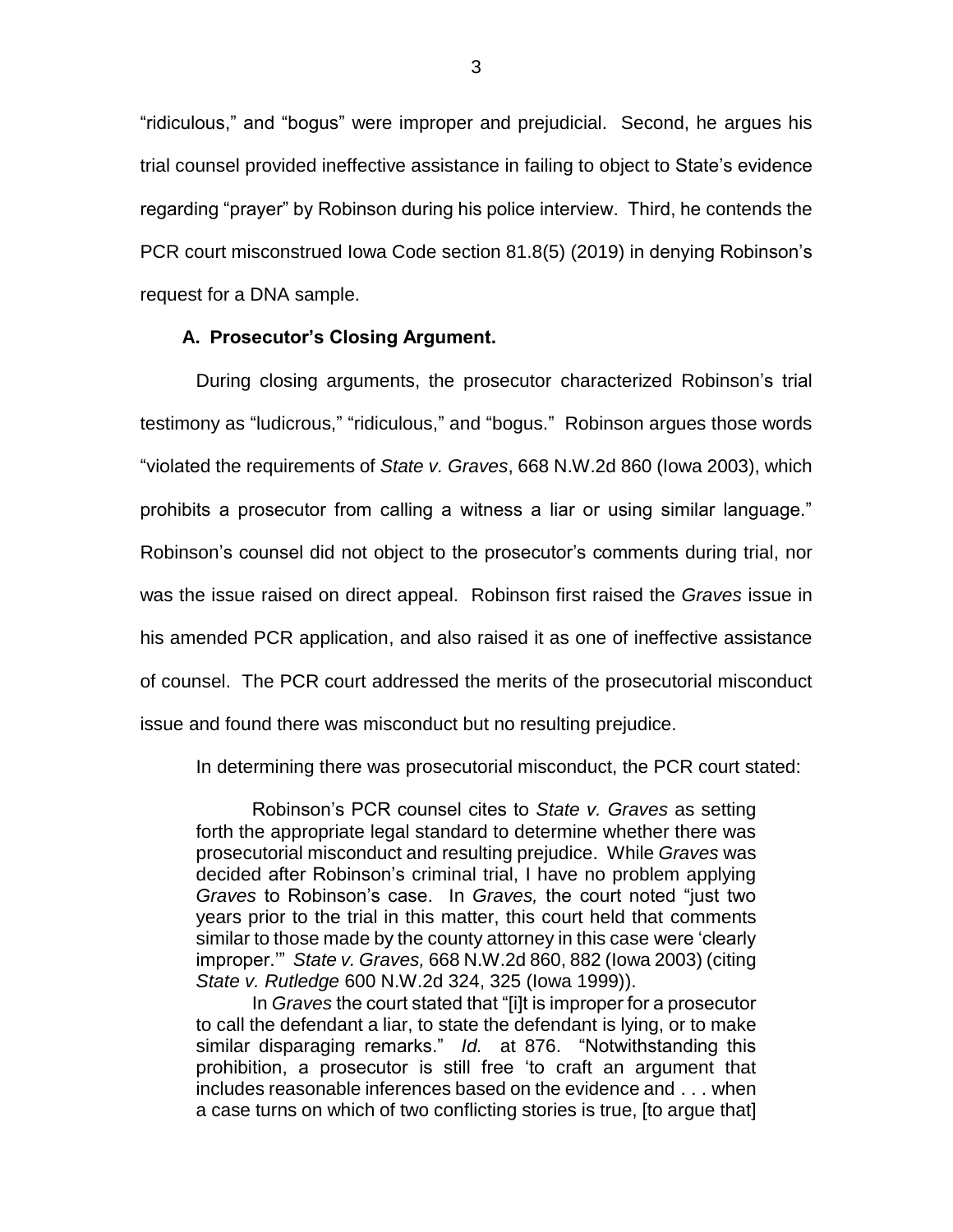certain testimony is not believable.'" *Id.* (quoting *State v. Davis,* 275 Kan. 107, 61 P.3d 701, 710–11 (2003)). It is only misconduct "when the prosecutor seeks [to tarnish the defendant's credibility] through unnecessary and overinflammatory means that go outside the record or threaten to improperly incite the passions of the jury. *State v. Carey,* 709 N.W.2d 547, 556 (Iowa 2006)." To determine whether the line between zealous advocacy and misconduct has been crossed, courts are to consider three factors:

(1) Could one legitimately infer from the evidence that the defendant lied? (2) Were the prosecutor's statements that the defendant lied conveyed to the jury as the prosecutor's personal opinion of the defendant's credibility, or was such argument related to specific evidence that tended to show the defendant had been untruthful? And (3) Was the argument made in a professional manner, or did it unfairly disparage the defendant and tend to cause the jury to decide the case based on emotion rather than upon a dispassionate review of the evidence?

*Graves,* 668 N.W.2d at 874–75. Applying these factors to the objected to statements, I find that that line was crossed with the statements involving the words ludicrous, ridiculous, and bogus.

Robinson admitted that he lied to the police. Including his trial testimony, he gave three different versions about what happened. Some of the objected to statements by the prosecutor were permissible comments on Robinson's credibility. The ludicrous, ridiculous, and bogus statements, however, were statements that were unduly disparaging and risked creating an emotional reaction. They crossed the line.

The PCR court continued its analysis, weighing all the *Graves* prejudice

factors together, and concluded Robinson did not establish that he was prejudiced

by the statements at issue:

First, the conduct at issue was neither severe nor pervasive. The statements, while crossing the line, were made as part of an otherwise permissible argument. The prosecutor never used the word liar. The words used were inflammatory by a matter of degree. There are five statements in all that are at issue, all grouped closely together. In the context of a multi-day trial and 2000 plus page transcript, the statements are limited.

Second, the statements all relate to Robinson's credibility. Clearly, that was an important issue at trial. However, Robinson's credibility would have been at issue regardless of the statements.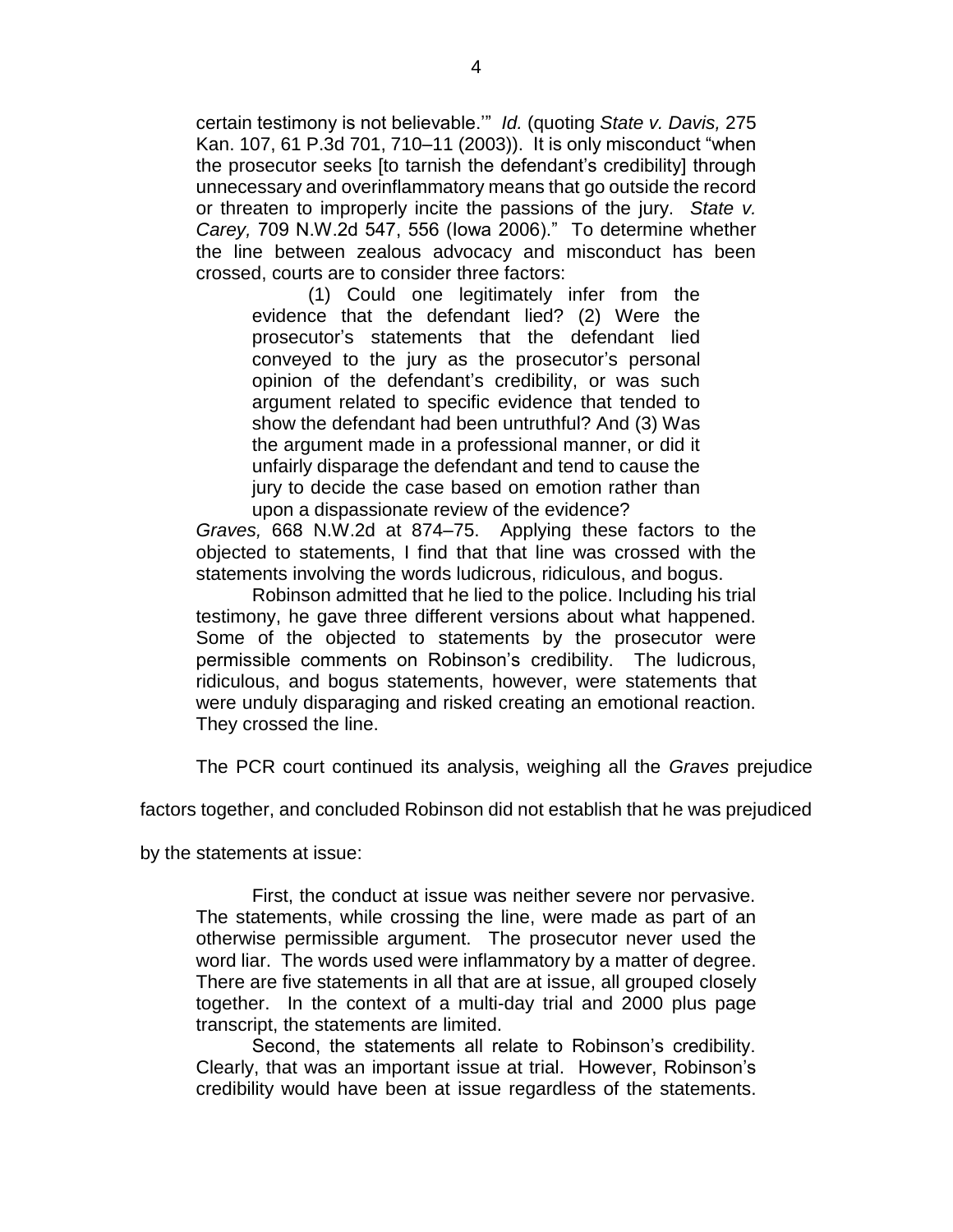The limited statements at issue were not themselves significant on the issue of credibility when compared to the record as whole.

Third, as for the strength of the State's case, it can be said to be a middling case. As noted by the Court of Appeals in its decision on direct appeal, it was a circumstantial case. But, it was a solid circumstantial evidence, as summarized by the Court of Appeals in reviewing the sufficiency of the evidence and quoted previously. In short, the case against Robinson was not so strong that the misconduct can essentially be overlooked, nor was it so weak that it mandates reversal.

Fourth, there were no cautionary instruction or curative measures taken as a direct result of the statements made by the prosecutor. However, the statements were made during closing arguments and the jury was instructed that the attorney's statements and arguments were not evidence. This mitigates against any prejudice resulting from the statements. *See State v. Plain,* 898 N.W.2d 801, 821 (Iowa 2017) ("the district court instructed jurors that '[the] summations and closing arguments of counsel are not evidence,' thus mitigating the term's prejudicial effect.").

Lastly, it cannot be said that Robinson invited the misconduct in this case. Again, his numerous contradictory statements did justify the prosecutor attacking his credibility. They did not allow for the manner in which it was done.

Weighing all the factors together then, I find that Robinson has not established that he was prejudiced by the statements at issue.

The court did not specifically address the attendant ineffective-assistance-

of-counsel claim:

In the final sections of his brief, Robinson first clams ineffective assistance of trial and/or appellate counsel with respect to the alleged thirty significant trial errors discussed above [which included the prosecutorial closing argument error/misconduct issue]. As those have already been addressed, I will not again address them.

But the PCR court denied Robinson's entire application, so it is implicit in its ruling

that it denied the ineffective-assistance-of-counsel claim. Robinson moved to

amend or enlarge the court's findings. He addressed the merits of the *Graves*

claim but mentioned nothing about the attendant ineffective-assistance claim. The

PCR court denied the motion.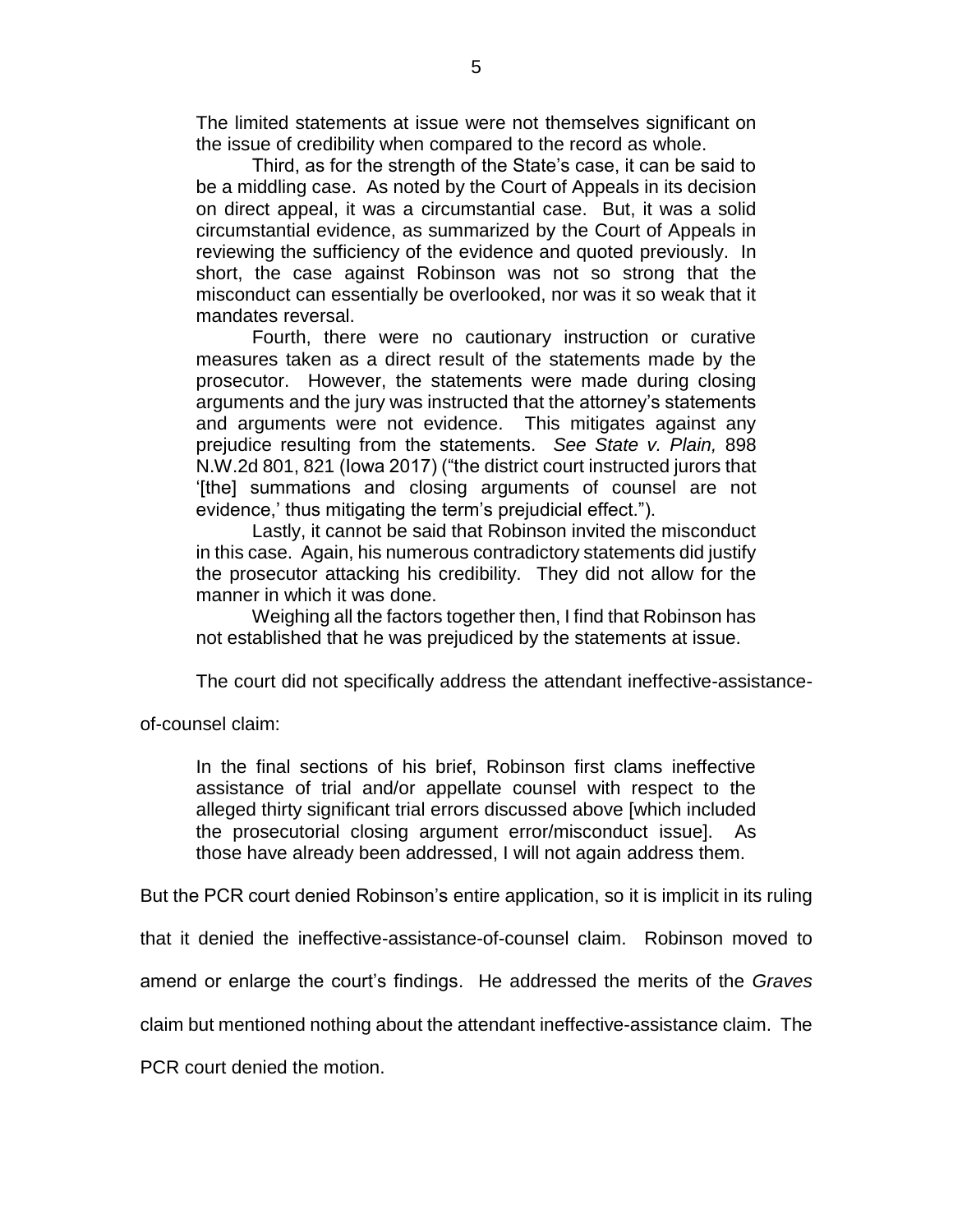On appeal, Robinson argues the merits of his prosecutorial misconduct claim under a *Graves* analysis, but makes no argument under the rubric of an ineffective-assistance-of-counsel claim. He gives ineffective-assistance only passing reference by stating the PCR court found the comments improper, "which means that the [PCR] court found that defense counsel provided ineffective assistance of counsel in failing to object." The PCR court made no such finding. In mentioning one of the *Graves* factors, curative measures, Robinson states, "[n]o curative action was taken as defense counsel breached a duty in failing to object." *See Graves*, 668 N.W.2d at 869. In responding to the State's error preservation argument, Robinson replies that because he did not raise a *Graves* violation claim on direct appeal, that "is why the claim is raised as one of ineffective assistance of counsel" on PCR.<sup>1</sup> The ineffective-assistance-of-counsel issue was raised in his application and decided, even if only implicitly, by the PCR court. But Robinson does not make or flesh out an ineffective-assistance-of-counsel argument on appeal. Random mention of an issue, without elaboration or supportive authority, is not enough to raise the issue for our review. *EnviroGas, L.P. v. Cedar Rapids/Linn Cnty. Solid Waste Auth*., 641 N.W.2d 776, 785 (Iowa 2002); *Soo Line R.R. v. Iowa Dep't of Transp.*, 521 N.W.2d 685, 689 (Iowa 1994) (stating court will

 $\overline{a}$ 

 $1$  Our supreme court has "long held [PCR] is not a means for relitigating claims that were or should have been properly presented on direct appeal." *Osborn v. State*, 573 N.W.2d 917, 921 (Iowa 1998) (citations omitted). *See also* Iowa Code § 822.8 (2003); *Ledezma v. State,* 626 N.W.2d 134, 141 (Iowa 2001) ("Generally, a claim not raised on direct appeal cannot be raised in a postconviction relief proceeding unless the applicant can demonstrate a sufficient cause or reason for not properly raising the issue previously." (citing Iowa Code § 822.8)). And Robinson makes no such argument here. Thus, his only option was to raise the issue under an ineffective-assistance framework.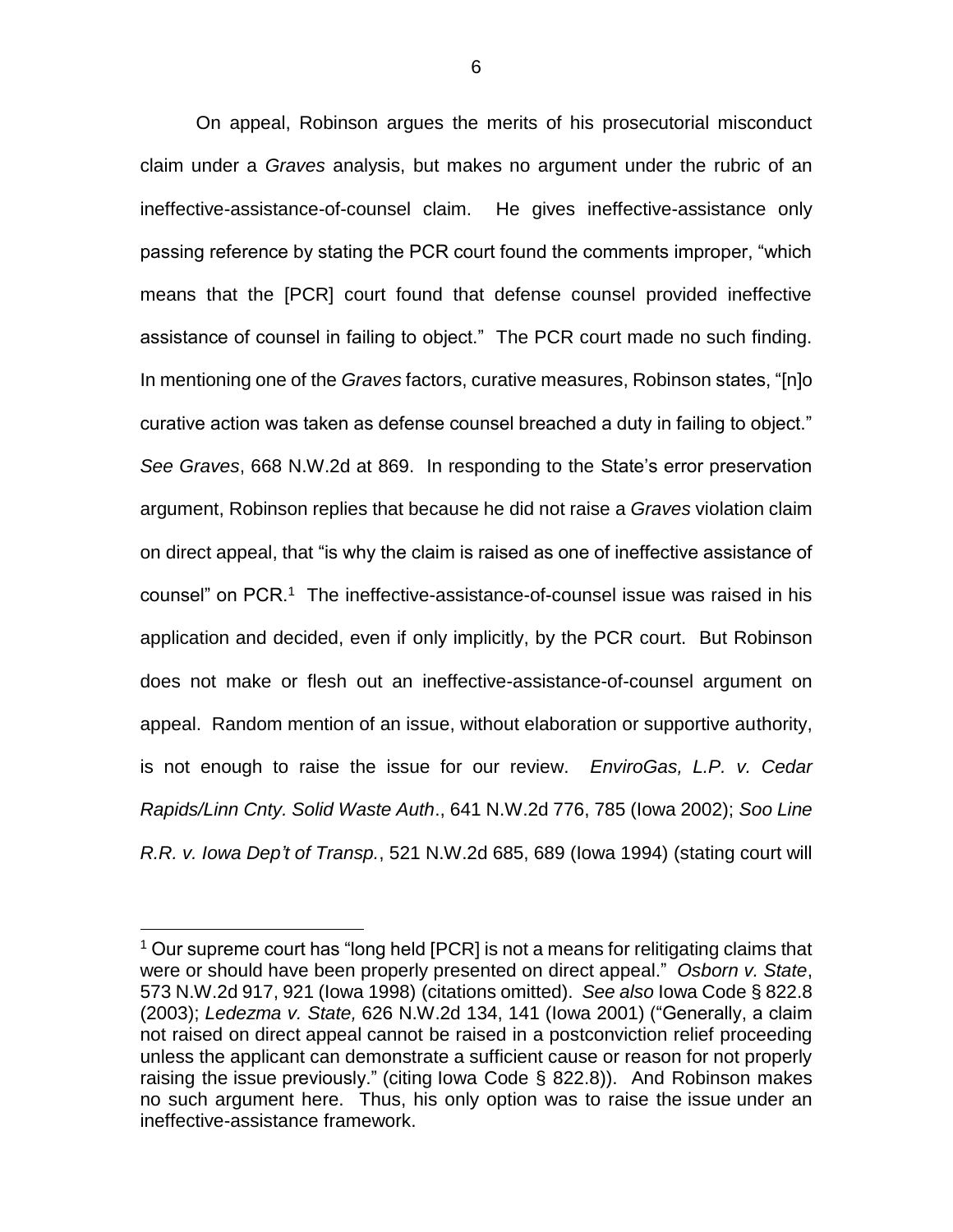not consider issues about which an appellant cites no authority nor offers any substantive argument). So we need not consider Robinson's ineffectiveassistance of-counsel claim about his counsel's failure to object to the prosecutor's closing argument comments.

But even if we chose to bypass this serious preservation-of-error problem, *see State v. Taylor*, 596 N.W.2d 55.56 (Iowa 1999), we would find no ineffective assistance on trial counsel's part for failing to object. Assuming without deciding the PCR court's *Graves* analysis and conclusion that the prosecutor engaged in misconduct was correct, Robinson was not prejudiced thereby. The prosecutor's remarks did not deprive Robinson of a fair trial. With no *Graves* prejudice, there is no foundation on which to build an ineffective-assistance-of-counsel claim for failure to object to the prosecutor's comments. Put another way, because Robinson did not establish a due process violation based on prosecutorial misconduct, his trial counsel had no duty to make an objection to the prosecutor's comments. *See State v. Braggs,* 784 N.W.2d 31, 35 (Iowa 2010) (Counsel has no duty to make an objection or raise an issue that has no merit"). Thus, Robinson's ineffective-assistance-of-counsel claim must fail.

#### **B. Prayer.**

Robinson argues that his trial counsel provided ineffective assistance of counsel in failing to object to evidence that he prayed during his police interrogation. To prevail on a claim of ineffective assistance of counsel, Robinson must prove both that (1) his counsel failed to perform an essential duty and (2) he suffered prejudice as a result of his counsel's failure. *See Strickland v. Washington,* 466 U.S. 668, 687 (1984); *Dempsey v. State,* 860 N.W.2d 860, 868

7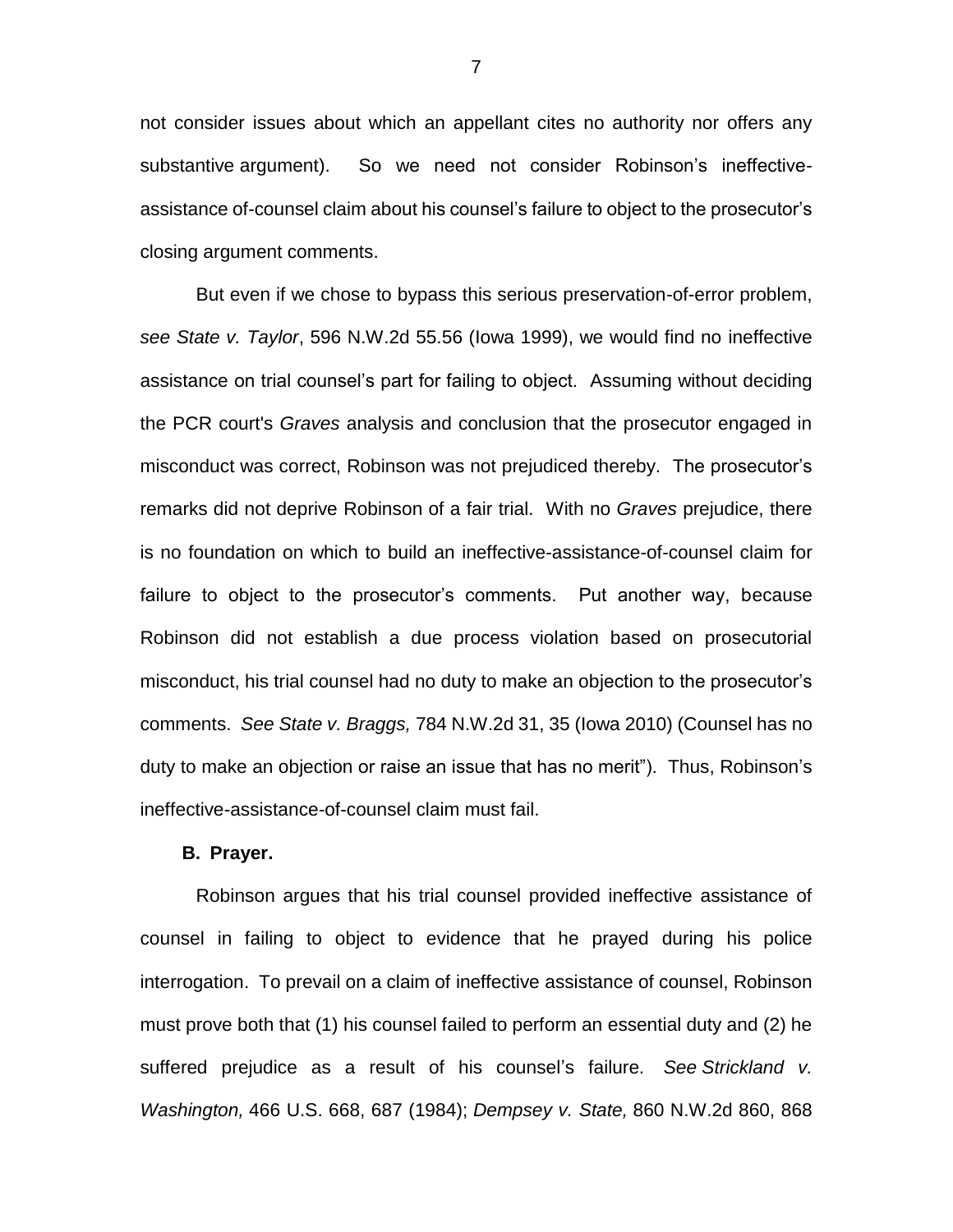(Iowa 2015). "We can resolve ineffective-assistance-of-counsel claims under either prong of the analysis." *State v. Ambrose,* 861 N.W.2d 550, 556 (Iowa 2015).

At the criminal trial a police officer testified that when he was outside the interrogation room during a break he observed Robinson praying. He asked Robinson if he was praying and he said he had been. On cross-examination, Robinson denied praying and denied telling the officer he was praying. During his closing argument, the prosecutor mentioned that Robinson came up with a new version of his story "after he had been interrogated over three hours, three hours during which he had certainly some time to do some real soul searching, some time for prayer, over three hours of serious contemplation." Robinson's counsel did not object to the "prayer" testimony or the prosecutor's comment. Robinson claims the evidence was not admissible under Iowa Rule of Evidence 5.404(b) and lacked probative value. With no real elaboration, Robinson also claims the prosecutor's comment was improper.

The PCR court found there was no error in not objecting to the evidence of prayer because the evidence was admissible under rule 5.404(b) as it was probative of Robinson's awareness of guilt. We agree the evidence was admissible, but part ways with the PCR court's holding that the evidence of prayer was of awareness of guilt. Here, there is no evidence on what Robinson was praying about. An inference of guilt should not and cannot be made by the mere act of praying. There are a myriad of speculative reasons Robinson may have been praying. And here, there are no additional facts on which to infer guilt by the act of praying.

8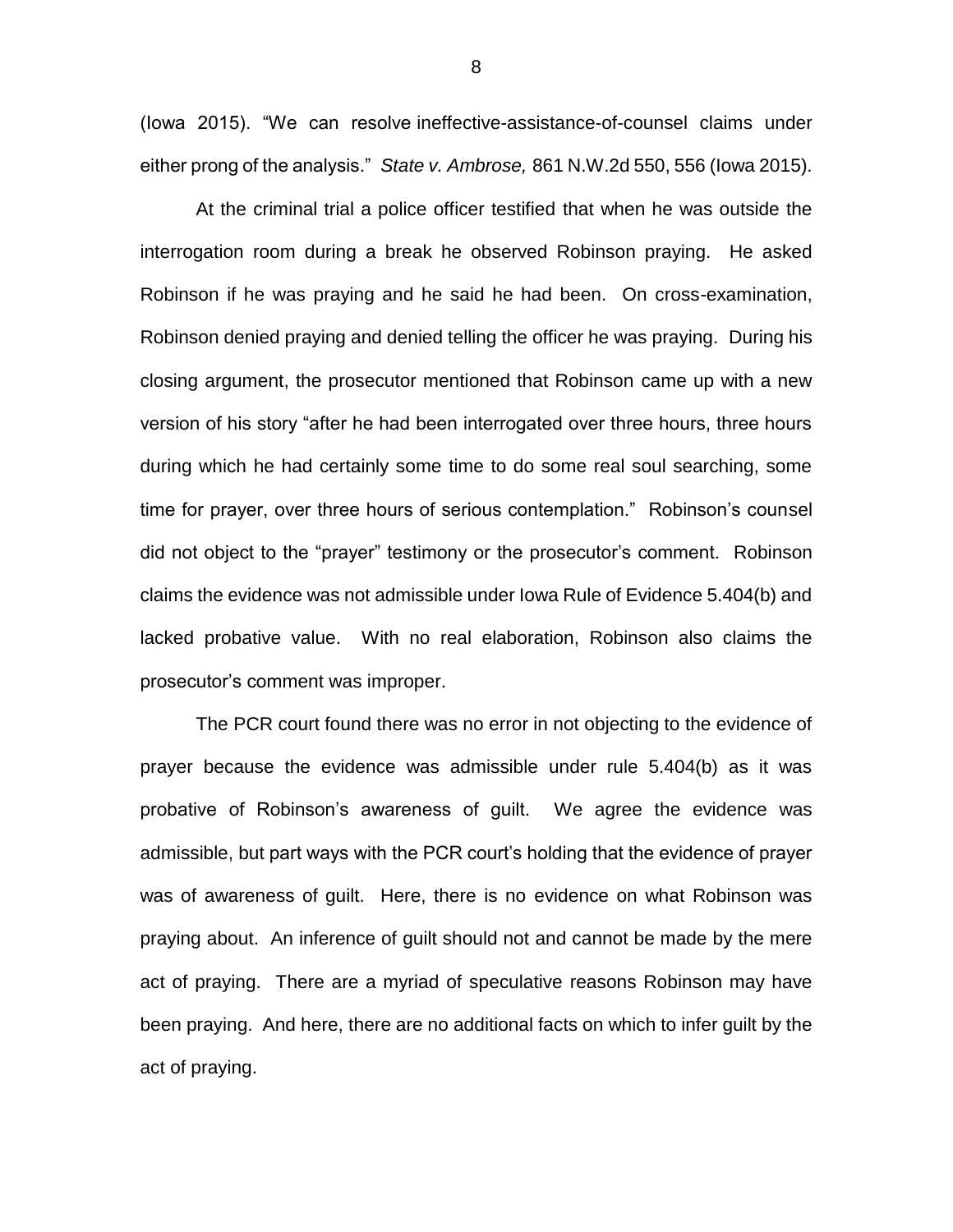Rule 5.404(b) excludes evidence of other crimes not on grounds of relevance but "based on the premise that a jury will tend to give other crimes, wrongs, or acts evidence excessive weight and the belief that a jury should not convict a person based on his or her previous misdeeds." *State v. Nelson*, 791 N.W.2d 414, 425 (Iowa 2010). But the rule expressly permits evidence of other crimes, wrongs, or acts for "proof of motive, opportunity, intent, preparation, plan, knowledge, identity, absence of mistake, or lack of accident." Iowa R. Evid. 5.404(b)(2).

A court may admit evidence of other crimes, wrongs, or acts if there is a non-character theory of relevance and the evidence is material to a legitimate issue other than the defendant's general criminal disposition. *Nelson*, 791 N.W.2d at 425. Even if there is a non-character theory of relevance, "the probative value of the evidence [must] not [be] substantially outweighed by the danger of unfair prejudice to the defendant." *State v. Cox*, 781 N.W.2d 757, 761 (Iowa 2010).

In general, relevant evidence is admissible and irrelevant evidence is not admissible. *See* Iowa R. Evid. 5.402. Relevant evidence is evidence "having any tendency to make the existence of any fact that is of consequence to the determination of the action more probable or less probable than it would be without the evidence." Iowa R. Evid. 5.401. Even when evidence is relevant, it "may be excluded if its probative value is substantially outweighed by the danger of unfair prejudice." Iowa R. Evid. 5.403, *State v. Taylor*, 689 N.W.2d 116, 123 (Iowa 2004). The general test of relevancy is "whether a reasonable person might believe the probability of the truth of the consequential fact to be different if the person knew of the proffered evidence." *State v. Putman*, 848 N.W.2d 1, 9 (Iowa 2014).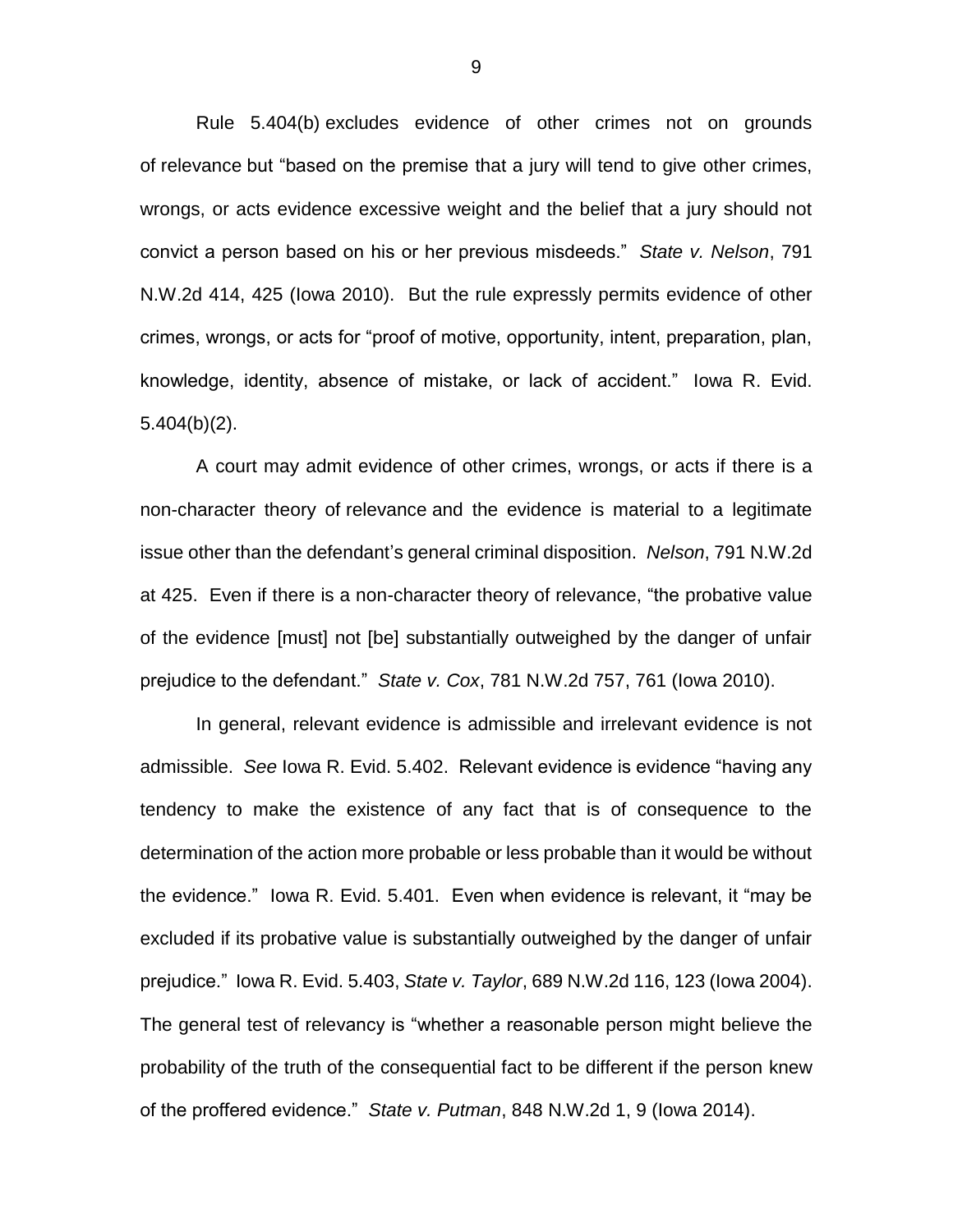Evidence of Robinson's praying was just part of a chain of events and relevant to explaining the context, background, or circumstances surrounding the interrogation. Its probative value is not substantially outweighed by the danger of unfair prejudice. There was plenty of evidence establishing Robinson's guilt. And as the State points out in its brief, the officer's "brief testimony and Robinson's refutation were negligible when considered against the backdrop of Robinson's trial." So even if Robinson's trial counsel breached an essential duty in not objecting to the testimony, we find no resulting *Strickland* prejudice. Thus, Robinson's ineffective-assistance-of-counsel claim must fail.

#### **C. Access to DNA record.**

Robinson moved the PCR court to order the Iowa Department of Public safety to provide the DNA profile of an individual (individual "A"), a felon on probation whose probation terms required him to furnish a DNA sample to the Department of Corrections. Robinson states there was evidence presented at the murder trial of DNA obtained from the victim. A vaginal swab showed the presence of Robinson's DNA and that of the victim. There was also the presence of DNA from a "minor contributor" who was not identified. According to Robinson, the evidence suggested the victim had sex with the unidentified person (along with Robinson) within a few days of the murder. Robinson alleges individual "A" was likely the "minor contributor" of DNA found on the murder victim. Robinson wanted to compare individual "A's" DNA profile with the "minor contributor" DNA. Testing would enable Robinson to rule in or out individual "A" as the "minor contributor." If not ruled out, Robinson suggests an investigation should continue to determine whether individual "A" had a role in the murder.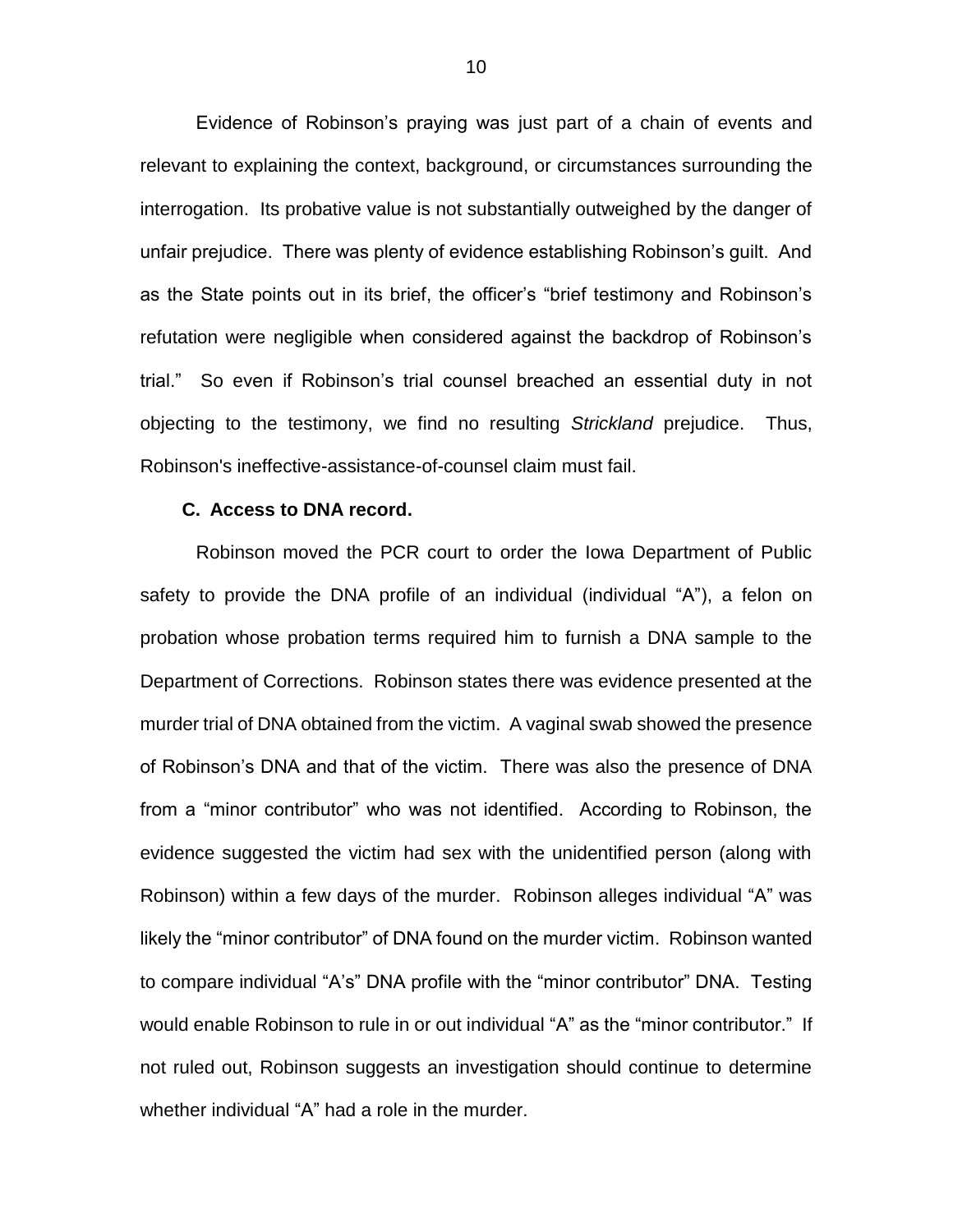After a hearing on Robinson's motion, the court held that Iowa Code section 81.8 provides for a default of confidentiality of DNA records, with certain limited exceptions—those exceptions applying to pending criminal cases. The court reasoned that since a PCR action is a civil action, the section 81.8 exceptions did not apply. The court denied Robinson's motion.

DNA records are considered confidential "and disclosure of a DNA record is only authorized pursuant to this section." Iowa Code § 81.8(1). Applicable exceptions are:

4. A DNA record or other forensic information developed pursuant to this chapter may be released for use in a criminal or juvenile delinquency proceeding in which the state is a party and where the DNA record or forensic information is relevant and material to the subject of the proceeding. Such a record or information may become part of a public transcript or other public recording of such a proceeding.

5. A DNA record or other forensic information may be released pursuant to a court order for criminal defense purposes to a defendant, who shall have access to DNA samples and DNA profiles related to the case in which the defendant is charged.

Iowa Code § 81.8 (4)-(5).

Robinson agrees the section 81.8(4) exception is limited to criminal or juvenile delinquency proceedings. Since a PCR action is a civil action, *see Jones v. State*, 545 N.W.2d 313, 314 (Iowa 1996), the section 81.8(4) exception does not apply. But Robinson argues the section 81.8(5) exception must have a broader applicability than a "criminal or juvenile delinquency proceeding" as stated in section 81.8(4). We disagree. The section 81.8(5) exception is limited to allowing the release of DNA information for criminal defense purposes to a defendant. Robinson is not a defendant in this proceeding. He is a PCR applicant in a civil proceeding. If the legislature had intended to make section 81.8(5) available in